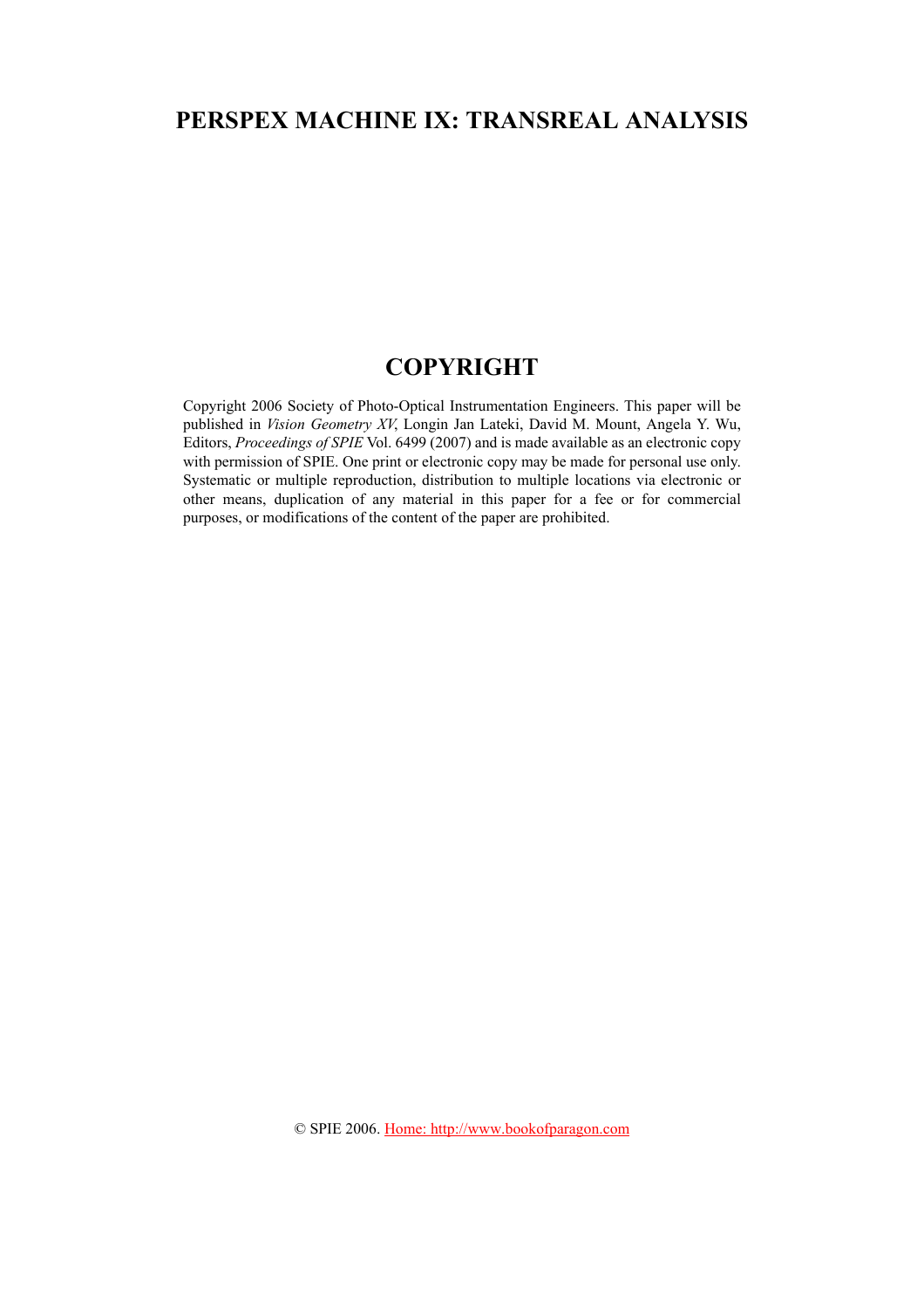## **Perspex Machine IX: Transreal Analysis**

James A.D.W. Anderson\* Computer Science, University of Reading, England

## **Abstract**

We introduce transreal analysis as a generalisation of real analysis. We find that the generalisation of the real exponential and logarithmic functions is well defined for all transreal numbers. Hence, we derive well defined values of all transreal powers of all non-negative transreal numbers. In particular, we find a well defined value for zero to the power of zero. We also note that the computation of products via the transreal logarithm is identical to the transreal product, as expected. We then generalise all of the common, real, trigonometric functions to transreal functions and show that transreal  $(\sin x)/x$  is well defined everywhere. This raises the possibility that transreal analysis is total, in other words, that every function and every limit is everywhere well defined. If so, transreal analysis should be an adequate mathematical basis for analysing the perspex machine – a theoretical, super-Turing machine that operates on a total geometry. We go on to dispel all of the standard counter "proofs" that purport to show that division by zero is impossible. This is done simply by carrying the proof through in transreal arithmetic or transreal analysis. We find that either the supposed counter proof has no content or else that it supports the contention that division by zero is possible. The supposed counter proofs rely on extending the standard systems in arbitrary and inconsistent ways and then showing, tautologously, that the chosen extensions are not consistent. This shows only that the chosen extensions are inconsistent and does not bear on the question of whether division by zero is logically possible. By contrast, transreal arithmetic is total and consistent so it defeats any possible "straw man" argument. Finally, we show how to arrange that a function has finite or else unmeasurable (nullity) values, but no infinite values. This arithmetical arrangement might prove useful in mathematical physics because it outlaws naked singularities in all equations.

**Keywords:** transreal arithmetic, transreal analysis, singularities, unmeasurable quantities.

## **1. Introduction**

Real arithmetic is extended to transreal arithmetic<sup>[3](#page-12-0)</sup> by the inclusion of three, distinct numbers:  $-\infty = -1/0$ ,  $\Phi = 0/0$ , and  $\infty = 1/0$ . The new arithmetic is axiomatised and shown to be consistent in.<sup>[4](#page-12-1)</sup> Transreal arithmetic is a total arithmetic, which means that every arithmetical operation can be applied to any number such that the result is a number. This has consequences for real analysis. It means there are no undefined numbers nor undefined values of any function written as a well formed (or badly formed<sup>[3](#page-12-0)</sup>) formula of arithmetic that has no free variables. In other words, any formula that has all of its variables instantiated can be evaluated arithmetically to give a well defined value. This comes as quite a surprise, which brings a new understanding of the relationship between arithmetic and analysis in its wake.



<span id="page-1-0"></span>Figure 1: Transreal-number space consisting of the real-number line extended by two infinities at the extremes of the line and augmented with a number, nullity, lying off the line.

\* Corresponding author. [author@bookofparagon.com,](mailto:author@bookofparagon.com) <http://www.bookofparagon.com> Computer Science, The University of Reading, Reading, Berkshire, England, RG6 6AY.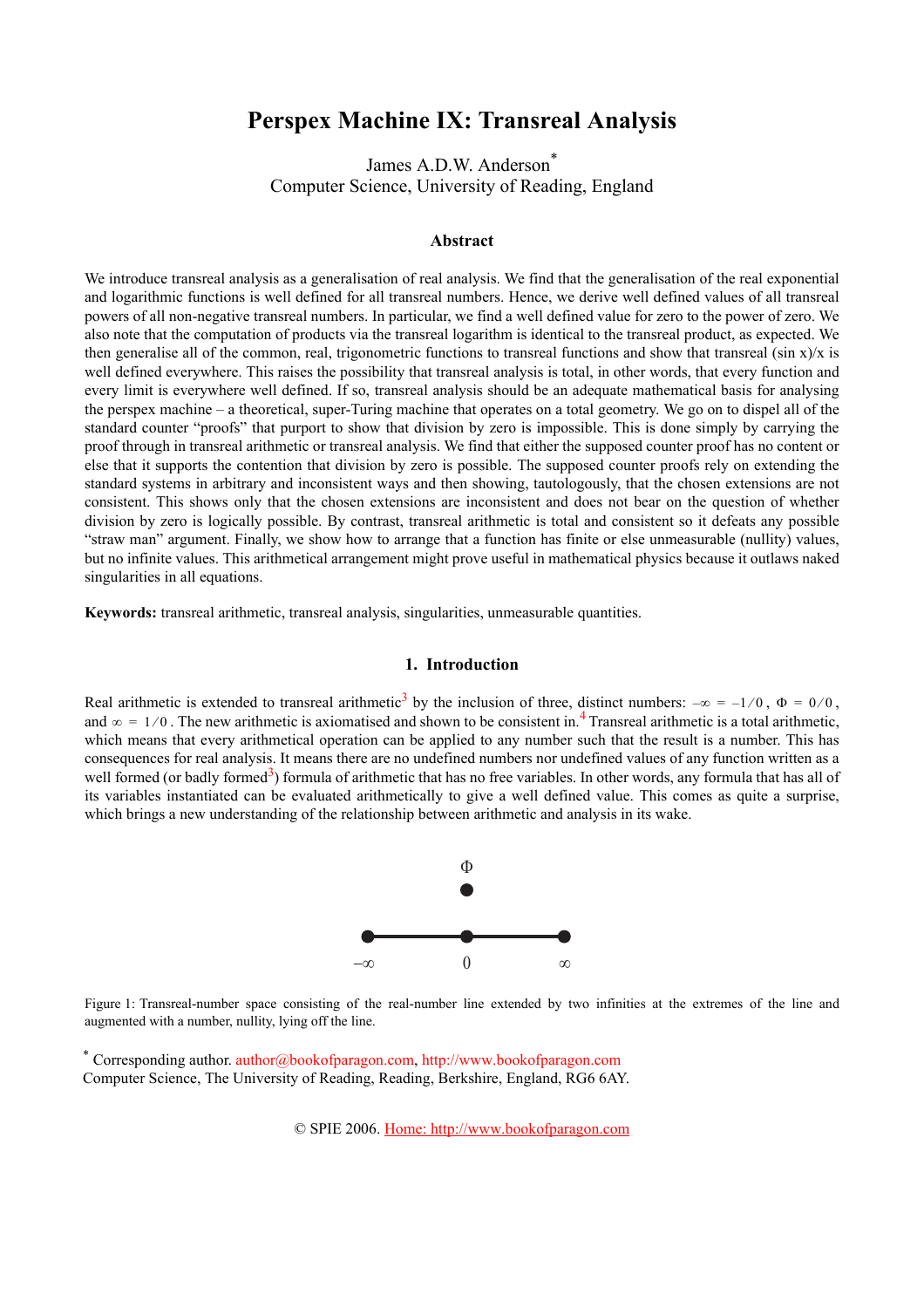The extended number-line is usually constructed by taking the real-number line and adding two objects: a limit at the positive extreme of the line and a limit at the negative extreme. A function may approach an *asymptotic infinity* as  $\lim_{x \to a} f(x) \to \pm \infty$ , but it cannot arrive exactly at an asymptotic infinity. Notice the use of an arrow,  $\to$ , to denote the  $x \rightarrow y$ 

approach to an asymptotic limit. Asymptotic limits at the extremes of the number line are useful in analysis, but play no part in standard arithmetic because they do not obey all of the axioms of standard arithmetic and so are not standard numbers. By contrast,  $1/0 = \infty$  and  $-1/0 = -\infty$  are *existential infinities* or *exact infinities*. They do obey all of the axioms of transreal arithmetic<sup>[4](#page-12-1)</sup> so they are transreal numbers. A function  $f(x) = \pm \infty$  evaluates exactly to positive or negative infinity and, in the limit, a function arrives exactly at the infinities as  $\lim_{x \to \infty} f(x) = \pm \infty$ . Notice the use of the equals  $x \rightarrow i$ 

sign,  $=$ , to indicate that the exact infinity is achieved, in contrast to the use of an arrow which denotes the approach to an asymptotic infinity. When we wish to distinguish a limit approached from below or above we write the limit, respectively, with a superscript minus sign or a superscript plus sign. With the limit approached from below we write  $\lim_{x \to \infty} f(x) = \pm \infty$ ,  $x \rightarrow y$ <sup>-</sup>

that is 
$$
x \to y^-
$$
, and, from above, we write  $\lim_{x \to y^+} f(x) = \pm \infty$ , that is  $x \to y^+$ .

The fact that we have access to the infinities as exact numbers makes a significant difference to the treatment of infinite series and their limits, but the existence of an exact nullity is even more profound. The number nullity was shown to lie off the number line by a geometrical construction<sup>[1](#page-12-3)</sup> before its arithmetical properties were discovered. When nullity arises in a calculation it means that the formula just evaluated does not specify a unique solution on the real-number line extended by the infinities. This may be because there are no solutions at all on the extended number line, so that nullity is the "trivial" solution, or it may be that there is more than one solution. It is quite commonly the case that the transarithmetical evaluation of a series produces the number nullity, for example  $tanh(\infty) = \Phi$ , whereas transreal analysis produces a different, specific, answer, here  $\tanh(\infty) = 1$ . This gives us a heuristic for developing transreal generalisations of real functions. We first evaluate them transarithmetically, but if real or transreal analysis suggests a different solution then we adopt the limit as a definition. Conversely, if real analysis gives no limit we define the limit to be nullity. No special limits need be adopted in the exponential or logarithmic functions when we write the exponential series correctly.

Transreal arithmetic defines division via the reciprocal  $(a/b)^{-1} = b/a$ , not via the multiplicative inverse  $a \times a^{-1} = 1$ . For example, we obtain the reciprocal of zero  $0^{-1} = (0/1)^{-1} = 1/0 = \infty$  when there is no multiplicative inverse of zero. Indeed,  $0 \times 0^{-1} = \frac{0}{1} \times \frac{1}{0} = \frac{0}{0} = \Phi$  and  $\Phi \neq 1$  proves that the multiplicative inverse of zero does not exist in transreal arithmetic. One consequence of this is that functions defined via standard reciprocals or negative powers sometimes need to be written out explicitly. For example, with  $-x < 0$  we define  $e^{-x}$  as  $(e^x)^{-1}$ , whence we find that the exponential function is well defined for all real and transreal arguments. This allows us to extend the logarithmic and trigonometric functions, though some trigonometric functions were extended earlier.<sup>2</sup> Having obtained the transreal logarithm we find that all powers of all non-negative numbers are well defined, in particular  $0^0 = \Phi$ . We also find that  $1^{\pm \infty} = 1^{\Phi} = \Phi$ . This distinguishes unity raised to a power of an infinity,  $1^{\pm \infty} = \Phi$ , from unity raised to a power approaching an infinity in the limit:  $\lim_{{x \to 1}} 1^x = 1$  and  $\lim_{{x \to 1}} 1^x = 1$ . This distinction is essential to the transreal, trigonometric identity  $\cos^2 x + \sin^2 x = 1^x$ , and to similar identities. Having obtained the transreal logarithm we find that all products obtained via logarithms are identical to the transreal product, as expected. This speaks to the consistency of the transreal exponential and logarithm, though it does not prove their consistency.  $\lim_{x \to \infty} 1^x = 1$  and  $\lim_{x \to \infty} 1^x = 1$ 

For  $x > 0$  we define  $log(-x) = \Phi$ . Following our heuristic of accepting more specific calculation paths in preference to paths leading to nullity, we may later define the logarithm of a negative, transreal number to be a transcomplex number. But as transreal arithmetic is total we must accept  $log(-x) = \Phi$  for the transreal logarithm. That is, whilst the real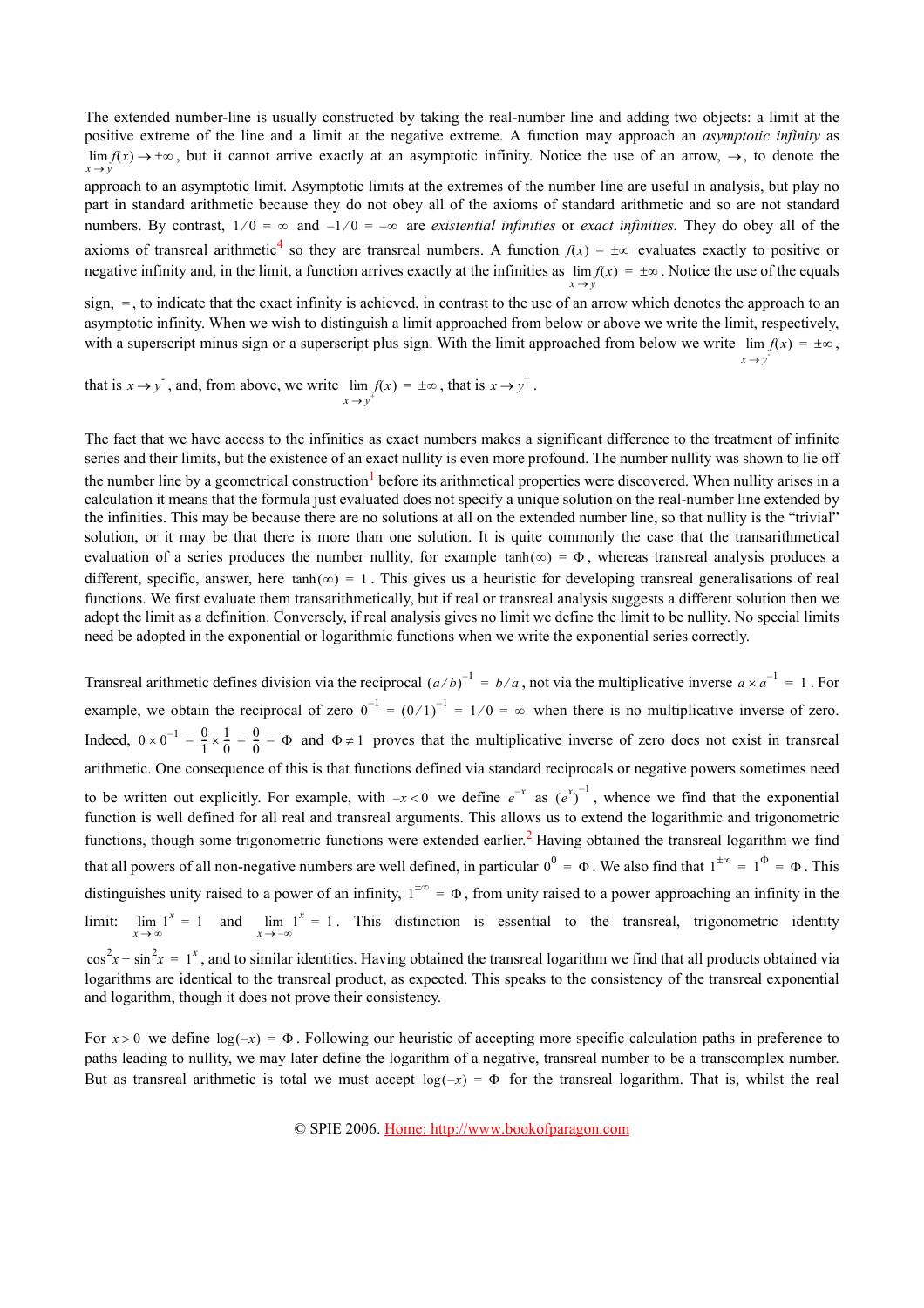logarithm of a negative number is undefined, the transreal logarithm of a negative number is defined to be nullity. In both cases the logarithm can be extended to give complex solutions, though we do not describe the transcomplex numbers here.

On examining  $(\sin x)/x$  we find that  $(\sin 0)/0 = 0/0 = \Phi$ . As nullity lies off the real number line it follows that  $(\sin x)/x$ is discontinuous at zero. As usual,  $\lim_{x \to a} (\sin x)/x = 1$  and  $\lim_{x \to a} (\sin x)/x = 1$ . Hence  $(\sin x)/x$  is well defined everywhere.  $x \rightarrow 0^$  $x \rightarrow 0^+$ 

By evaluating the power series, we find that  $\sin \pm \infty = \Phi = \sin \Phi$ . And as the real limits  $\lim_{x \to \pm \infty} \sin x$  do not exist we are free

to define the transreal limits  $\left(\lim_{x \to \pm \infty} \sin x\right) = \Phi$ .

We also dissolve various counter "proofs" that purport to show that division by zero is impossible. Finally, we show how to arrange that a function has finite or else unmeasurable (nullity) values, but no infinite values. This arithmetical arrangement might prove useful in mathematical physics.

## **2. The Transreal Exponential Function**

#### **2.1 Definition**

The transreal exponential function is defined as follows.

$$
\exp(x) = \begin{cases} (\exp(-x))^{-1} : x < 0 \\ \lim_{k \to \infty} 1 + \frac{x}{1!} + \frac{x^2}{2!} + \dots + \frac{x^k}{k!} : \text{otherwise} \end{cases} [E 1]
$$

<span id="page-3-2"></span>With this definition the transreal exponential of a real number is identical to the real exponential of the number. It remains only to find the exponential of the strictly transreal numbers.

$$
\exp(\Phi) = \lim_{k \to \infty} 1 + \frac{\Phi}{1!} + \frac{\Phi^2}{2!} + \dots + \frac{\Phi^k}{k!} = \lim_{k \to \infty} 1 + \frac{\Phi}{1!} + \frac{\Phi}{2!} + \dots + \frac{\Phi}{k!} = \lim_{k \to \infty} 1 + \Phi + \Phi + \dots + \Phi = \Phi
$$
 [E 2]

<span id="page-3-0"></span>
$$
\exp(\infty) = \lim_{k \to \infty} 1 + \frac{\infty}{1!} + \frac{\infty^2}{2!} + \dots + \frac{\infty^k}{k!} = \lim_{k \to \infty} 1 + \frac{\infty}{1!} + \frac{\infty}{2!} + \dots + \frac{\infty}{k!} = \lim_{k \to \infty} 1 + \infty + \infty + \dots + \infty = \infty
$$
 [E 3]

$$
\exp(-\infty) = (\exp(\infty))^{-1} = \infty^{-1} = (1/0)^{-1} = 0/1 = 0
$$
 [E 4]

<span id="page-3-1"></span>Notice that [\[E 3\]](#page-3-0) and [\[E 4\]](#page-3-1) are in agreement with the real (unbounded) limits of the exponential,  $\lim_{x \to \infty} \exp(x)$  and  $\lim_{x \to \infty} \exp(x)$  **x**  $\lim_{x \to \infty} \exp(x)$  **x**  $\lim_{x \to \infty} \exp(x)$  **x**  $\lim_{x \to \infty} \exp(x)$  **x**  $\lim_{x \to \infty} \exp(x)$   $\lim_{x \to -\infty} \exp(x)$ , respectively. Hence, the transreal, exponential function is well defined everywhere.

#### **2.2 Addition theorem**

The real, exponential function obeys the addition theorem  $exp(x+y) = exp(x) \times exp(y)$ . Hence,  $exp(x) = e^x$  for all real x. It remains to be shown that the addition theorem holds when any or all of  $x, y$  are strictly transreal. As transreal addition and multiplication are commutative<sup>4</sup> we need consider only x strictly transreal and y arbitrarily transreal. As usual,  $R<sup>T</sup>$ , denotes the set of transreal numbers.<sup>[4](#page-12-1)</sup>

Firstly, let  $x = \Phi$  when  $y \in R^1$ . Then  $exp(x+y) = exp(\Phi + y) = exp(\Phi) = \Phi$  and for some  $k \in R^1$ , as required. Secondly, let  $x = \infty$  when  $y \ge 0$  then  $\exp(\infty + y) = \exp(\infty) = \infty$  and  $\exp(\infty) \times \exp(y) = \infty \times k = \infty$  for some  $k \ge 1$ , as required. Thirdly, let  $x = \infty$  when  $-\infty < y < 0$  then  $\exp(x + y) = \exp(\infty + y) = \exp(\infty) = \infty$  and  $\exp(x) \times \exp(y) = \exp(\infty) \times \exp(y) = \infty \times k = \infty$  for some  $0 < k < 1$ , as required. Fourthly, let  $x = \infty$  when  $y = -\infty$  then  $exp(x + y) = exp(\infty - \infty) = exp(\Phi) = \Phi$  and  $exp(x) \times exp(y)$  $= \exp(\infty) \times \exp(-\infty) = \infty \times 0 = \Phi$ , as required. The cases with  $x = -\infty$  are obtained similarly. Hence the addition theorem holds for all transreal numbers and we may write  $exp(x) = e^x$  for all transreal x.  $x = \Phi$  when  $y \in R^{T}$ . Then  $exp(x+y) = exp(\Phi + y) = exp(\Phi) = \Phi$  and  $exp(x) \times exp(y) = exp(\Phi) \times exp(y)$  $\Phi = \Phi \times k = \Phi$  for some  $k \in R^T$ , as required. Secondly, let  $x = \infty$  when  $y \ge 0$  then  $\exp(\infty + y) = \exp(\infty) = \infty$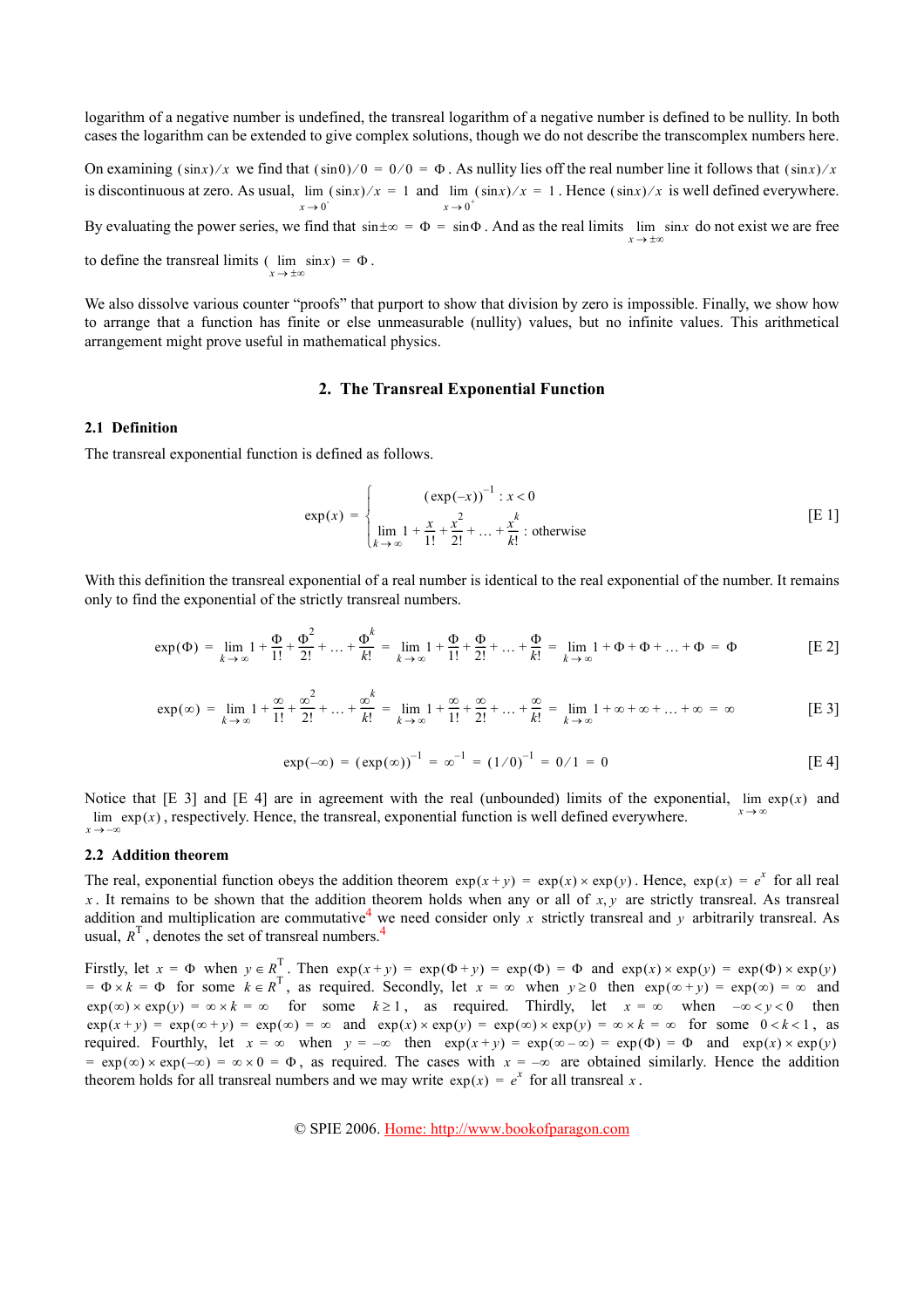## **2.3 Derivatives of the exponential**

We adopt the standard definition of the derivative of the exponential:  $\frac{de}{dx} = e^x$ .  $\frac{de^x}{e^x} = e^x$ 

## **3. The Transreal, Natural Logarithm**

## **3.1 Definition**

We adopt the standard definition of the natural logarithm,  $e^{\ln x} = \ln e^x = x$ , but we define  $\ln(-x) = \Phi$  when  $-x < 0$  so as to keep the logarithm transreal. In future work we may drop this side condition so as to allow transcomplex numbers in the domain and range of the exponential and logarithmic functions.

<span id="page-4-1"></span>The definition just adopted is identical to the real logarithm wherever it is defined. In addition, the following three logarithms, [\[E 5\]](#page-4-1) to [\[E 7\],](#page-4-2) are derived from [\[E 2\]](#page-3-2) to [\[E 4\]](#page-3-1) respectively; and [\[E 8\]](#page-4-0) is the side condition, just given, to force the range of the transreal logarithm to be transreal rather than transcomplex.

$$
\ln \Phi = \ln e^{\Phi} = \Phi \tag{E 5}
$$

$$
\ln \infty = \ln e^{\infty} = \infty
$$
 [E 6]

$$
\ln 0 = \ln e^{-\infty} = -\infty
$$
 [E 7]

$$
\ln(-x) = \Phi : -x < 0 \tag{E 8}
$$

## <span id="page-4-2"></span><span id="page-4-0"></span>**3.2 Products**

Products of non-negative, transreal x, y may be computed via the transreal logarithm as  $x \times y = e^{(\ln x + \ln y)}$ . This is summarised in the following table. The table is consistent with the products obtained via the axioms of transreal arithmetic<sup>[4](#page-12-1)</sup> or, for that matter, via real arithmetic. The table contains real numbers  $0 < a < 1$  and  $1 < b < \infty$ .

| $x \times y$     |                  | $\mathcal{Y}$    |                  |                  |                  |          |   |  |  |
|------------------|------------------|------------------|------------------|------------------|------------------|----------|---|--|--|
|                  |                  | $\boldsymbol{0}$ | $\boldsymbol{a}$ | $\,1$            | $\boldsymbol{b}$ | $\infty$ | Φ |  |  |
|                  | $\boldsymbol{0}$ | $\boldsymbol{0}$ | $\boldsymbol{0}$ | $\boldsymbol{0}$ | $\boldsymbol{0}$ | Φ        | Φ |  |  |
|                  | $\boldsymbol{a}$ | $\boldsymbol{0}$ | $a^2$            | $\boldsymbol{a}$ | ab               | $\infty$ | Φ |  |  |
| $\boldsymbol{x}$ | $\mathbf{1}$     | $\boldsymbol{0}$ | $\boldsymbol{a}$ | $\mathbf{1}$     | $\boldsymbol{b}$ | $\infty$ | Φ |  |  |
|                  | $\boldsymbol{b}$ | $\boldsymbol{0}$ | ab               | $\boldsymbol{b}$ | $b^2$            | $\infty$ | Φ |  |  |
|                  | $\infty$         | Φ                | $\infty$         | $\infty$         | $\infty$         | $\infty$ | Φ |  |  |
|                  | Ф                | Φ                | Φ                | Φ                | Φ                | Φ        | Φ |  |  |

Table 1: Multiplication via the logarithm is consistent with the real and transreal product.

#### <span id="page-4-3"></span>**3.3 Powers**

A non-negative, transreal number,  $x$ , raised to the transreal power,  $y$ , may be computed via the transreal logarithm as  $x^y = e^{y \ln x}$ . This is summarised in the following table. The table is consistent with the powers that can be obtained via the axioms of transreal arithmetic<sup>4</sup> or, for that matter, via real arithmetic. The table contains real numbers  $0 < a < 1$  and  $1 < b < \infty$ .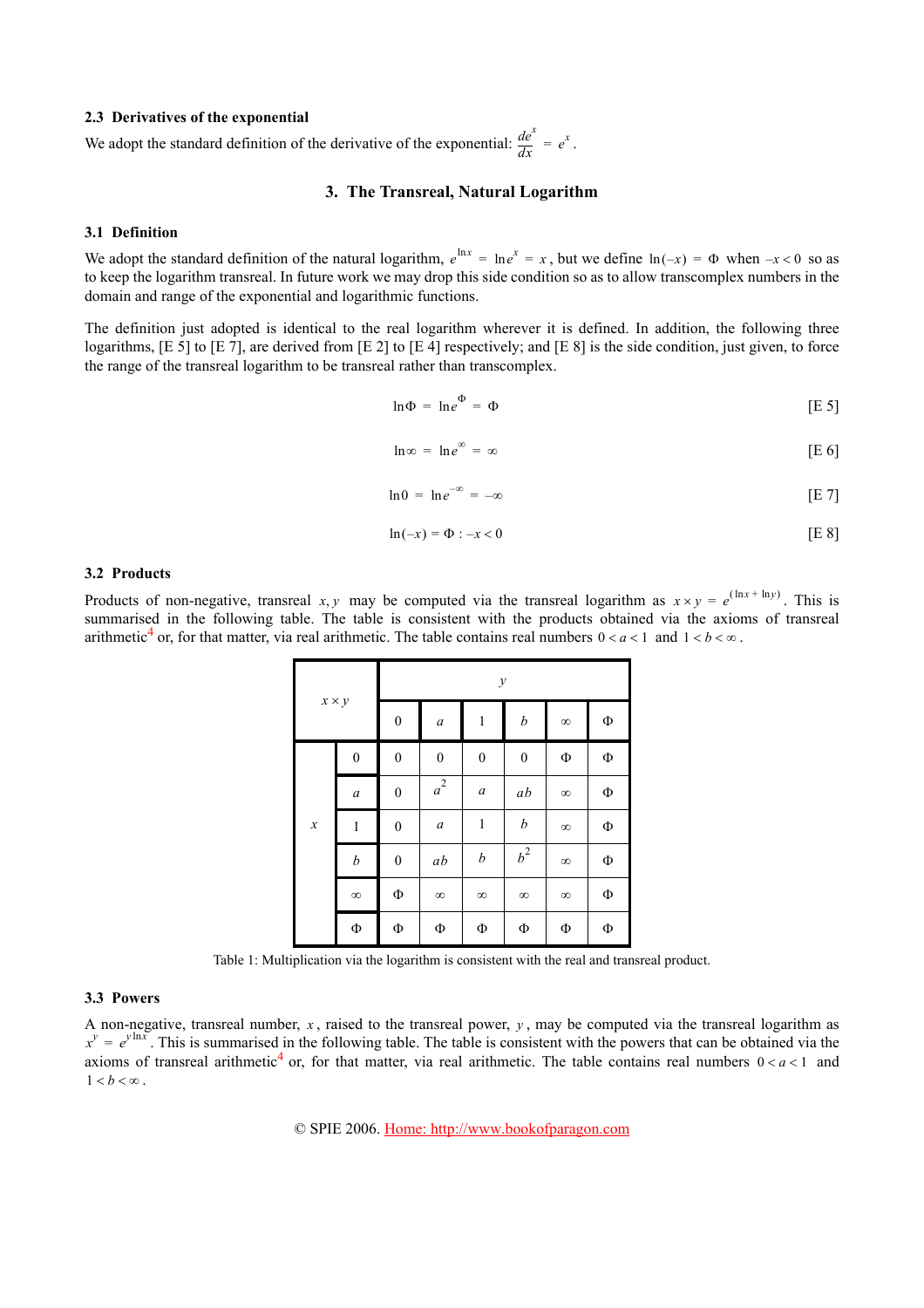| $x^y$            |                  | $\mathcal{Y}$    |                   |                  |                  |                  |                  |                  |                  |                  |   |
|------------------|------------------|------------------|-------------------|------------------|------------------|------------------|------------------|------------------|------------------|------------------|---|
|                  |                  | $-\infty$        | $-\boldsymbol{b}$ | $-1$             | $-a$             | $\boldsymbol{0}$ | $\boldsymbol{a}$ | $\mathbf{1}$     | $\boldsymbol{b}$ | $\infty$         | Ф |
|                  | $\boldsymbol{0}$ | $\infty$         | $\infty$          | $\infty$         | $\infty$         | Φ                | $\boldsymbol{0}$ | $\boldsymbol{0}$ | $\boldsymbol{0}$ | $\boldsymbol{0}$ | Φ |
|                  | $\boldsymbol{a}$ | $\infty$         | $a^{-b}$          | $a^{-1}$         | $a^{-a}$         | $\mathbf{1}$     | $a^a$            | $\boldsymbol{a}$ | $a^b$            | $\boldsymbol{0}$ | Φ |
| $\boldsymbol{x}$ | $\,1\,$          | Ф                | $\,1\,$           | $\mathbf{1}$     | $\,1$            | $\,1\,$          | $\,1\,$          | $\mathbf{1}$     | $\mathbf{1}$     | Φ                | Φ |
|                  | $\boldsymbol{b}$ | $\boldsymbol{0}$ | $b^{-b}$          | $b^{-1}$         | $b^{-a}$         | $\,1$            | $b^a$            | $\boldsymbol{b}$ | $b^b$            | $\infty$         | Φ |
|                  | $\infty$         | $\boldsymbol{0}$ | $\boldsymbol{0}$  | $\boldsymbol{0}$ | $\boldsymbol{0}$ | Φ                | $\infty$         | $\infty$         | $\infty$         | $\infty$         | Φ |
|                  | Φ                | Φ                | Φ                 | Φ                | Φ                | Φ                | Φ                | Φ                | Φ                | Φ                | Φ |

Table 2: Powers obtained via the logarithm are consistent with real and transreal powers.

It is worthy of note that  $0^0$  is well defined. Specifically:  $0^0 = e^{0 \ln 0} = e^{0 \times (-\infty)} = e^{1^{\infty} 0} = e^{0} = e^{\Phi} = \Phi$ . Perhaps the only surprises in the table are  $1^{\infty} = e^{\infty \ln 1} = e^{\infty \times 0} = e^{0^{\infty} 1} = e^0 = e^{\Phi} = \Phi$  and  $e^{i\phi} = e^{i\phi} = \Phi$ . This distinguishes unity raised to a power of infinity,  $1^{+\infty} = \Phi$ , from unity raised to a power approaching infinity in the limit:  $\lim_{} 1^x = 1$  and  $\lim_{} 1^x = 1$ . This distinction is essential to the transreal, trigonometric identity  $\cos^2 x + \sin^2 x = 1^x$ , and to similar identities, thereby dissolving any surprise that may have been felt on first acquaintance with the identity  $1^{-\infty} = 1^{\infty} = 1^{\Phi} = \Phi$ . 0  $\frac{0}{1} \times \frac{-1}{0} = e$ 0  $\frac{0}{0}$  $e^{0 \ln 0} = e^{0 \times (-\infty)} = e^{1 \wedge 0} = e^{0} = e^{\Phi} = \Phi$ 1  $\frac{1}{0} \times \frac{0}{1} = e$ 0  $\frac{0}{0}$  $e^{i\pi} = e^{i\pi}e^{i\pi} = e^{i\pi}e^{i\pi} = e^{i\pi} = e^{i\pi}e^{i\pi} = e^{i\pi}e^{i\pi} = e^{i\pi}e^{i\pi} = e^{i\pi}e^{i\pi} = e^{i\pi}e^{i\pi} = e^{i\pi}e^{i\pi} = e^{i\pi}e^{i\pi} = e^{i\pi}e^{i\pi} = e^{i\pi}e^{i\pi} = e^{i\pi}e^{i\pi} = e^{i\pi}e^{i\pi} = e^{i\pi}e^{i\pi} = e^{i\pi}e^{i\pi} = e^{i\pi}e^{i\pi$ –1  $\frac{-1}{0} \times \frac{0}{1} = e$ 0  $\frac{0}{0}$  $= e^{-\omega \ln 1} = e^{-\omega \times 0} = e^{-\omega \ln 1} =$  $\lim_{x \to \infty} 1^x = 1$  and  $\lim_{x \to -\infty} 1^x = 1$ 

Recall, [Figure 1](#page-1-0), that nullity lies off the number line so any function  $f(x) = \Phi$  is discontinuous at x. Consider the function  $f(x) = 0^x$  shown in the first row of the table above. This function is nullity off the line,  $f(x) = \Phi : x = \Phi$ , constant below zero,  $f(x) = \infty : x < 0$ , discontinuous at zero,  $f(x) = \Phi : x = 0$ , and constant above zero,  $f(x) = 0 : x > 0$ . Thus, the function is nullity at the point, here  $x = 0$ , where it jumps discontinuously from infinity to zero. This behaviour is also observed in the fifth row  $(x = \infty)$ , and the first  $(y = -\infty)$  and ninth  $(y = \infty)$  columns. In the final row  $(x = \Phi)$  and column  $(y = \Phi)$  the function is everywhere nullity. In all other rows and columns the functions pass smoothly through unity.

## **4. Addition and Multiplication of Exponents**

The standard theorem for the addition of real exponents of positive real numbers is:

$$
a^{x+y} = a^x \times a^y : a > 0 \text{ where } a, x, y \in R
$$
 [E 9]

Whilst the theorem is true, the guarding clause is too restrictive, even for the real numbers. For example, taking  $a = 0$ when  $x, y = 1$  gives  $0^{1+1} = 0^2 = 0 \times 0 = 0 = 0 \times 0 = 0^1 \times 0^1$ . And taking  $a, x, y$  transreal we find that many more of the cases excluded by the standard guarding clause are true. For example, taking all of  $a, x, y = 0$  we have the equality  $0^{0+0} = 0^0 = \Phi = \Phi \times \Phi = 0^0 \times 0^0$ . On examining cases we find that the following less restrictive guarding clause holds, giving a more general theorem for the addition of transreal exponents of a non-negative transreal number.

$$
a^{x+y} = a^x \times a^y : \neg(a < 0) \land (\neg((a = 0) \land (x + y \neq 0) \land ((x = 0) \lor (y = 0)))) \text{ where } a, x, y \in R^T
$$
 [E 10]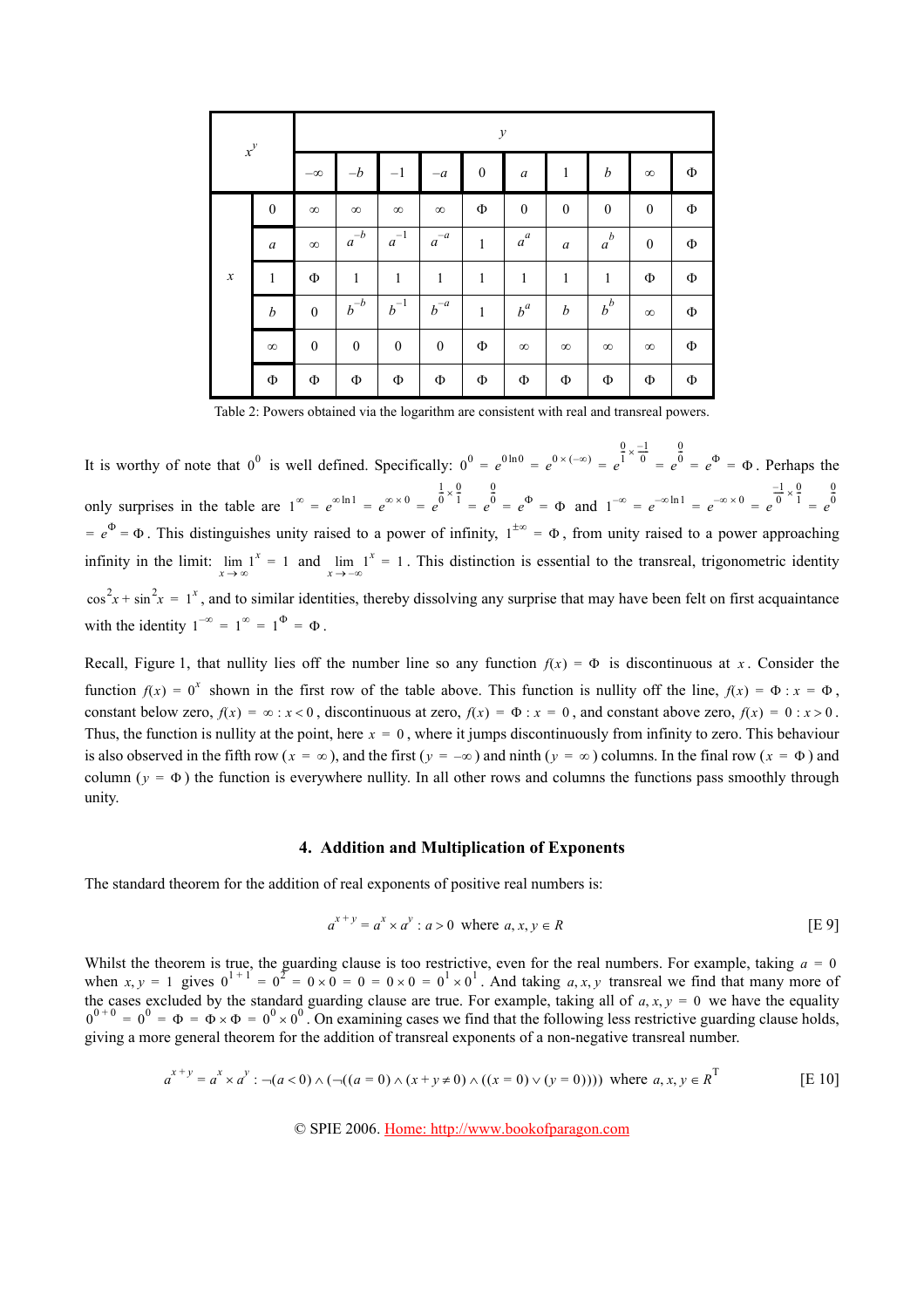The standard theorem for the multiplication of real exponents of positive real numbers is:

$$
a^{x \times y} = (a^x)^y : a > 0 \text{ where } a, x, y \in R
$$
 [E 11]

As before, the guarding clause is too restrictive, even for the real numbers. For example, taking  $a = 0$  when gives  $0^{1 \times 1} = 0^1 = 0 = 0^1 = (0^1)^1$ . And taking a, x, y transreal we find that many more of the cases, excluded by the standard guarding clause, are true. For example, taking all of  $a, x, y = 0$  we have the equality . On examining cases we find that the following less restrictive guarding clause holds, giving a more general theorem for the multiplication of transreal exponents of a non-negative transreal number.  $a = 0$  when  $x, y = 1$  $0^{1 \times 1} = 0^{1} = 0 = 0^{1} = (0^{1})^{1}$ . And taking *a, x, y*  $a, x, y = 0$  $0^{0 \times 0} = 0^{0} = \Phi = \Phi^0 = (0^{0})^0$ 

$$
a^{x \times y} = (a^x)^y : \neg (a < 0) \text{ where } a, x, y \in R^T
$$
 [E 12]

## **5. The Transreal Trigonometric Functions**

The real, trigonometric functions,  $f(x)$ , can all be evaluated as power series of real x, but  $\infty - \infty = \frac{1}{0} - \frac{1}{0} = \frac{1 - 1}{0} = \frac{0}{0} = \Phi$ so any power series with alternating signs gives  $f(\pm \infty) = \Phi$ . We accept nullity unless there is good reason not to. For example, we accept a limit where it exists. Given  $\lim_{x \to \infty} \tanh x = 1$  and  $\lim_{x \to -\infty} \tanh x = -1$  we accept  $\tanh \pm \infty = \pm 1$  and, conversely, arctanh( $\pm 1$ ) =  $\pm \infty$ . We accept an infinity when the function is unbounded. For example,  $tan(\pm \pi/2) = \pm \infty$ . But were there is no limit and no unbounded value, because the function is cyclic, we accept the value nullity obtained by evaluating the series expansion. For example,  $tan(\pm \infty) = \Phi$ . This does not preclude the possibility that some other good reason might be found to supply a non-nullity value to a trigonometric function, but we do not know of any such cases.

All trigonometric functions give  $f(\Phi) = \Phi$  so we augment the principal range of the arc functions with nullity. For example:  $\arctanh\Phi = \Phi$ ,  $\arctanh(\pm \infty) = \pm \pi/2$ ,  $\arctanh\pi/2 < \arctanh x < \pi/2$ :  $-\infty < x < \infty$ . Similarly  $\arcsin\Phi = \arcsin(\pm \infty)$  $= \Phi$  and  $-\pi/2 \le \arcsin x \le \pi/2$  :  $-1 \le x \le 1$ .

We define some of the transreal, trigonometric functions next, but a fuller treatment must await the development of the transcomplex numbers and a fuller analysis of the trigonometric identities. The hyperbolics are defined in terms of the transreal exponential.

#### **5.1 Definitions**

$$
sinh x = \frac{e^x - e^{-x}}{2} \tag{E 13}
$$

$$
\cosh x = \frac{e^x + e^{-x}}{2} \tag{E 14}
$$

$$
\tanh x = \begin{cases}\n-1: x = -\infty \\
1: x = \infty \\
\frac{e^x - e^{-x}}{e^x + e^{-x}}: \text{otherwise}\n\end{cases}
$$
\n[E 15]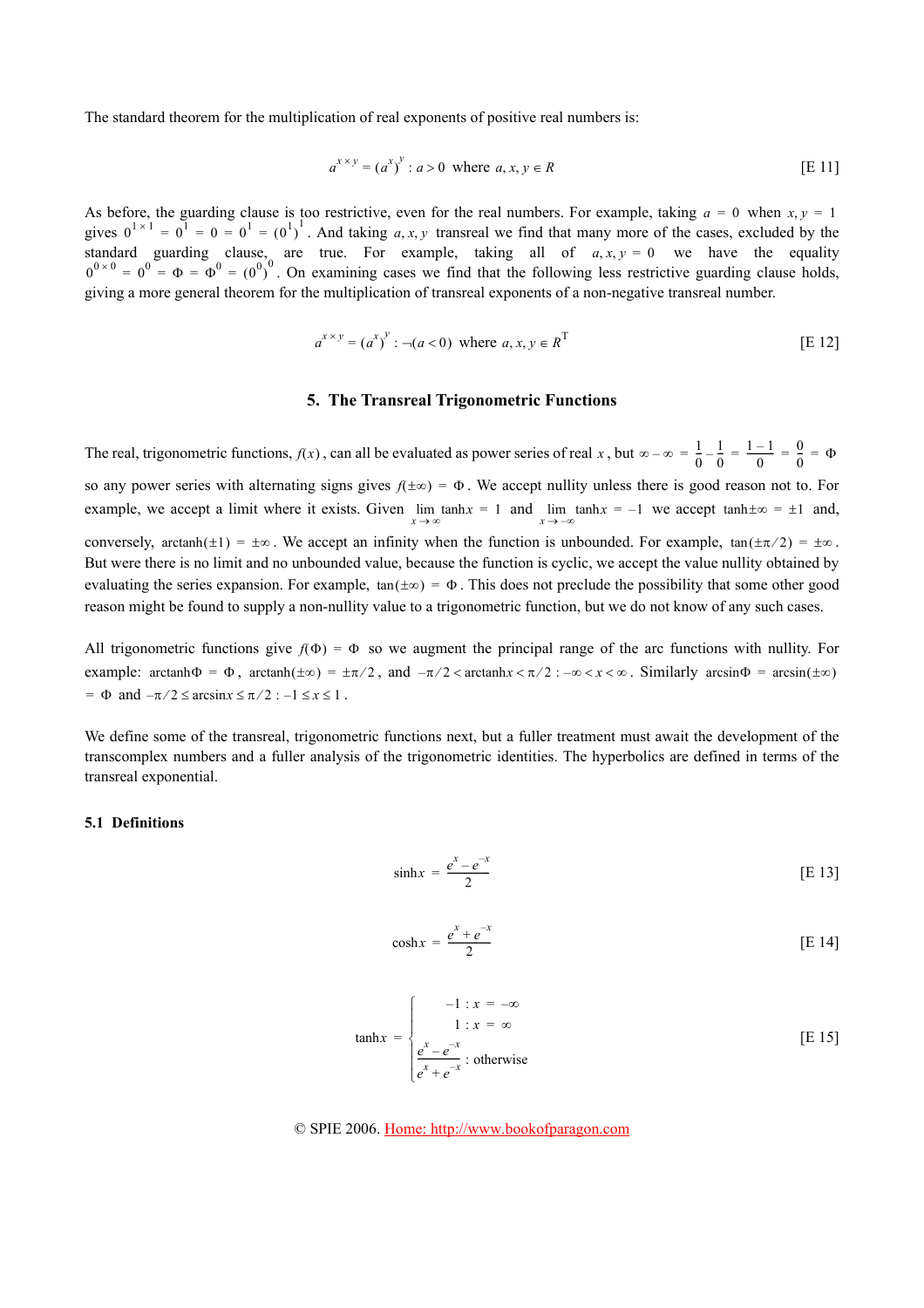$$
\coth x = \begin{cases}\n-1: x = -\infty \\
\Phi: x = 0 \\
1: x = \infty \\
\frac{e^x + e^{-x}}{e^x - e^{-x}}: \text{otherwise}\n\end{cases}
$$
[E 16]

Notice that the hyperbolic tangent is continuous on the extended number line,  $-\infty \le x \le \infty$ , but the hyperbolic co-tangent is discontinuous at  $\coth 0 = \Phi$ , though it does have limits approaching zero in the neighbourhood of the discontinuity:  $\lim \coth x = -\infty$  and  $\lim \coth x = \infty$ .  $x \rightarrow 0^$  $x \rightarrow 0^+$ 

The real sine, cosine, tangent, co-tangent, secant, and co-secant functions are all cyclic so they all have the behaviour  $f(\pm \infty) = f(\Phi) = \Phi$  and are otherwise identical to the real functions with the asymptotic infinities replaced by exact infinities. Of these functions, only the tangent and co-tangent are discontinuous on the extended number line so we define the following discontinuities and limits in the region of the discontinuities.

$$
\tan(k\pi + \pi/2) = \Phi : k \in \mathbb{Z}
$$
 [E 17]

$$
\lim_{x \to (k\pi + \pi/2)^{-}} \tan x = \infty
$$
 [E 18]

$$
\lim_{x \to (k\pi + \pi/2)^{+}} \tan x = -\infty
$$
 [E 19]

$$
\cot(k\pi) = \Phi : k \in \mathbb{Z} \tag{E.20}
$$

$$
\lim_{x \to (k\pi)^{-}} \cot x = -\infty
$$
 [E 21]

$$
\lim_{x \to (k\pi)^+} \cot x = \infty
$$
 [E 22]

#### **5.2 Identities**

Many of the real, trigonometric identities can be extended to transreal, trigonometric identities by incorporating the number 1<sup>x</sup>. We have  $1^x = 1 : x \in R$  and  $1^x = \Phi : x \in \{-\infty, \infty, \Phi\}$ . See Section [3.3](#page-4-3) above. The number  $1^x$  is used to distinguish the real solutions from the "no information" solution  $\Phi$ . For example, consider the following identity.

$$
\cos^2 x + \sin^2 x = 1^x \tag{E.23}
$$

<span id="page-7-0"></span>When  $x \in R$  we have  $\cos^2 x + \sin^2 x = 1$ , as usual. Otherwise we have the cyclic cases  $\cos^2(\pm \infty) + \sin^2(\pm \infty) = \Phi + \Phi = \Phi$ and we have the discontinuous case  $\cos^2(\Phi) + \sin^2(\Phi) = \Phi + \Phi = \Phi$ . Equation [\[E 23\]](#page-7-0) encompasses all of these cases. We may solve [\[E 23\]](#page-7-0) to obtain relationships between the real sine and cosine. This gives us two solutions depending on whether we carry  $1^x \in R$ :  $x \in R$  into the solution or whether we substitute the real solution  $1 = 1^x$ :  $x \in R$ . For example,  $\sin x = \sqrt{1^x - \cos^2 x}$  and  $\sin x = \sqrt{1 - \cos^2 x}$  are both true for all transreal x.

Similarly:

$$
\cosh^2 x - \sinh^2 x = 1^x \tag{E.24}
$$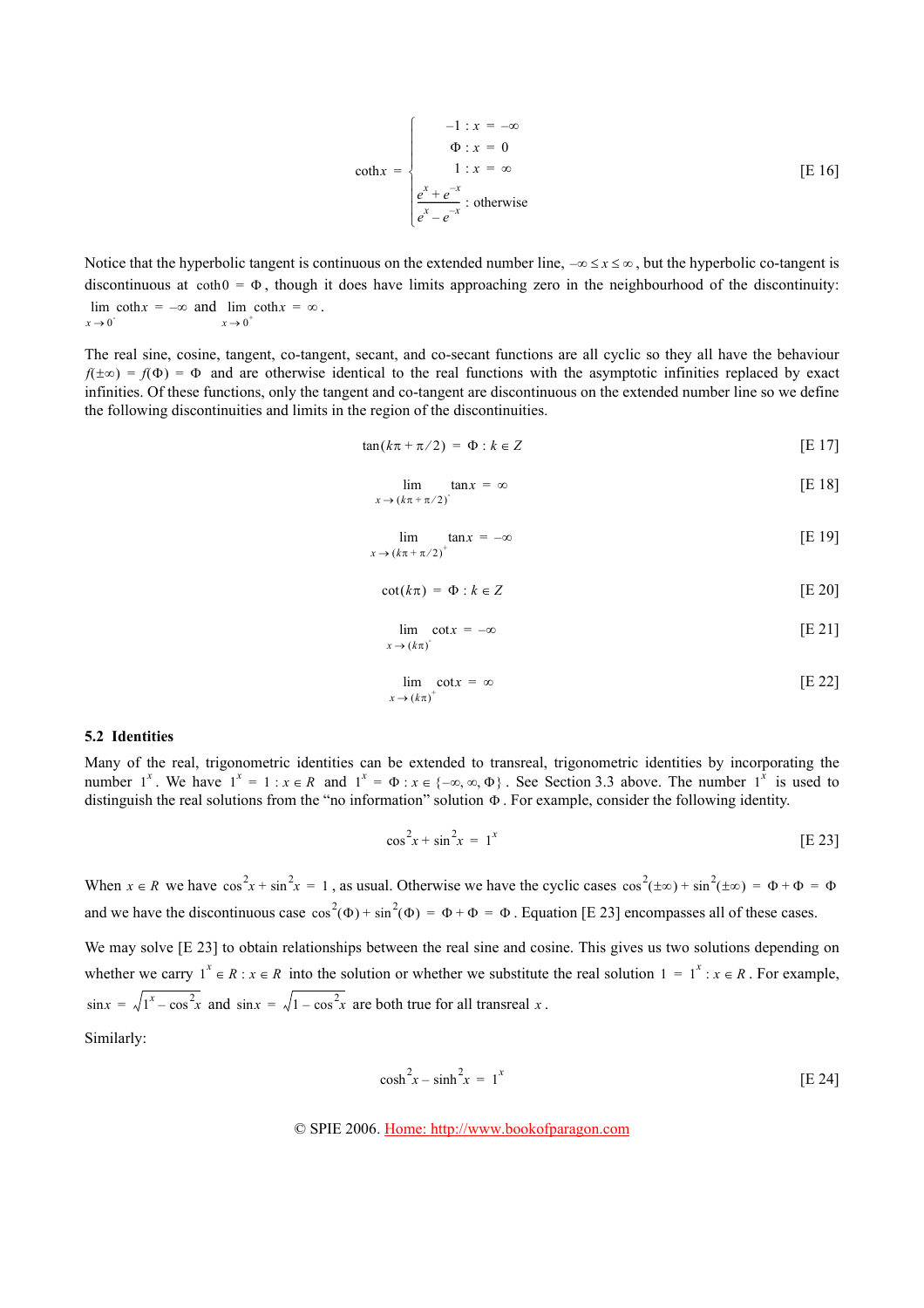Solving for the real cases we obtain both  $\sinh x = \sqrt{\cosh^2 x - 1^x}$  and  $\sinh x = \sqrt{\cosh^2 x - 1}$ , but on examining the strictly transreal cases we find that the first of these identities is false, whilst the second is everywhere true. For a false case consider  $\infty = \sinh \infty = \sqrt{\cosh^2 \infty - 1}$   $\infty = \sqrt{\infty - 1}$   $\infty = \sqrt{0} = 1$ .

This phenomenon of deriving several solutions, only some of which are valid, is a normal part of algebra. Whenever one derives a solution set to some equation it is advisable to test the existence of the solutions.

On checking cases we find that very many of the standard trigonometric identities either hold for all transreal numbers or else can be modified so that the do hold by incorporating the number  $1^x$ .

## **6. Dissolving Counter Proofs**

There are a number of counter proofs of the possibility of division by zero in arithmetic. All such counter proofs are falsified or rendered irrelevant by the machine proof of consistency of transreal arithmetic.<sup>[4](#page-12-1)</sup> Nonetheless, it is useful to examine these counter proofs to understand the objections to division by zero that have been held for so very long.

#### **6.1 Counter Proof: Fields**

All algebraic counter proofs, that the author has seen, rely on defining division via the multiplicative inverse,

 $a \div b = ab^{-1}$ :  $bb^{-1} = 1$ , whereas transreal arithmetic defines division via the reciprocal,  $\frac{a}{b} \div \frac{c}{d} = \left(\frac{a}{b}\right)\left(\frac{c}{d}\right)^{-1}$ :  $\left(\frac{c}{d}\right)^{-1} = \left(\frac{d}{c}\right)$ .

Here an irrational number x is rendered as  $x/1$ . Thus, the algebraic counter proofs simply do not apply to transreal arithmetic because they use a different definition of division. For example, the well known proof that a field with more than one element has no multiplicative inverse of zero is simply a theorem about the multiplicative inverse and has no bearing on division.

#### **6.2 Counter Proof: Sin(x)/x**

There are counter proofs in analysis, but these rely on properties that do more harm to analysis than the alternative of allowing division by zero. Quite commonly the counter "proofs" seek to impose continuity across a discontinuous function. Here is one purported counter proof. (The author issued a challenge, in the United Kingdom and the United States, claiming that there are no valid counter proofs to division be zero in arithmetic. He received this candid reply, amongst others, which is slightly edited and reported anonymously.)

*If division by zero is allowed then one loses the mathematical idea of limits. For example, consider the function*  $f(x) = (\sin x)/x$ , defined for non-zero x. As x tends to zero, but is not equal to zero,  $f(x)$  can be shown to tend to unity. Therefore, if one wishes to extend  $f(x)$  to include the value  $x = 0$ , the natural thing to do would be to define  $f(0) = 1$ . Such extensions are commonplace in *mathematics, particularly in analysis.*

*Now consider the slightly different function*  $g(x) = (\sin 2x) / x$  *<i>defined for non-zero x. This time, as x* tends to zero,  $g(x)$  tends to two. Again, one naturally extends  $g(x)$  to include  $x = 0$  by defining  $g(0) = 2$ . Thus, by keeping  $(\sin kx)/x = 0/0$  undefined, for all real k, we retain the freedom to supply only the limits that are needed. But if  $0/0$  is a fixed number then we cannot do this and the *limit of*  $(\sin kx)/x$  *at*  $x = 0$  *does not exist, nor do many of the limits obtained in analysis. Allowing* 0/0 to be a fixed value would destroy the whole of calculus, differential equations, and *mathematical physics.*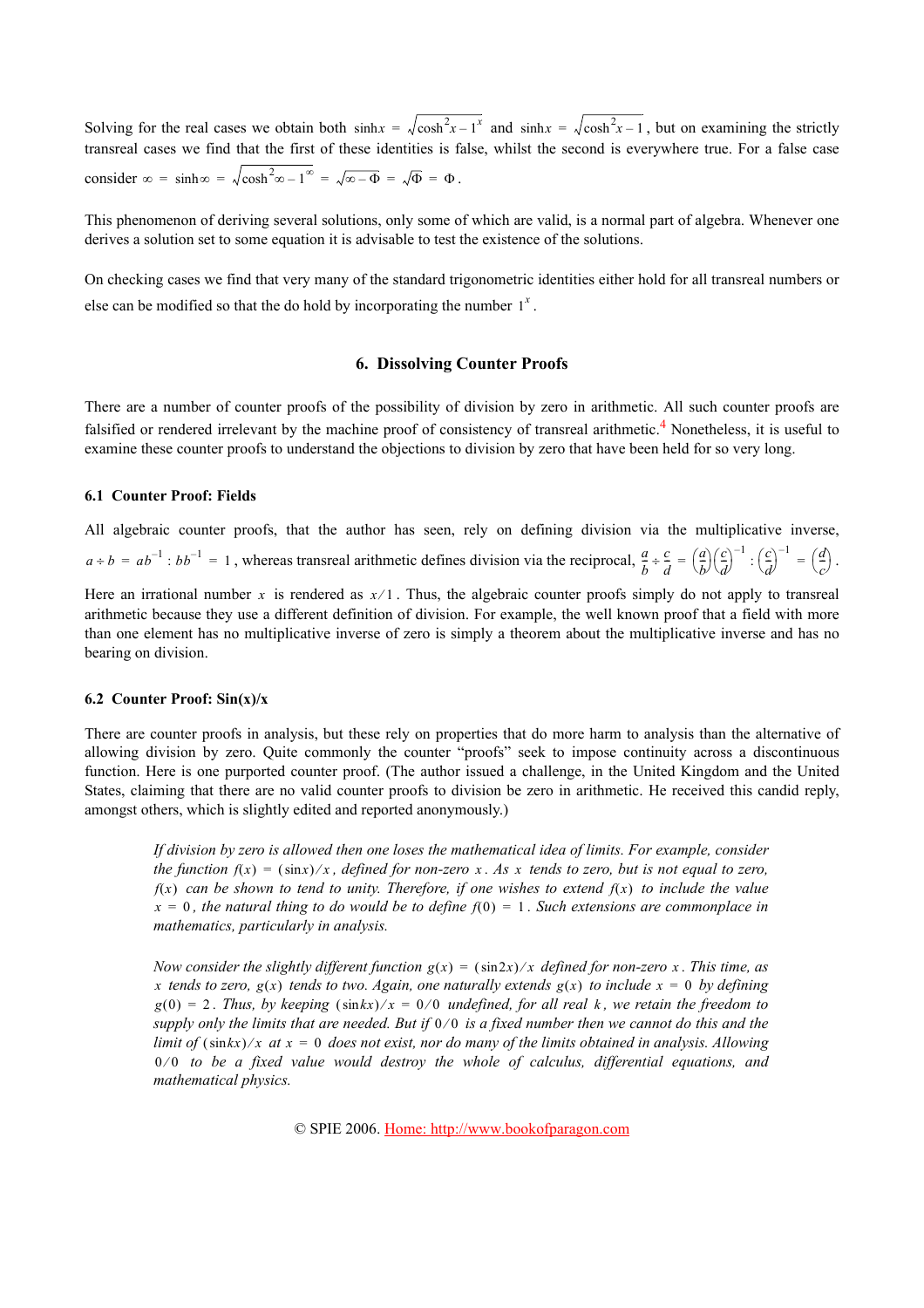The respondent is to be commended for his candour, but there is an alternative to his "natural" choices. We have  $(\sin x)/x = \Phi : x \in \{0, -\infty, \infty, \Phi\}$  so that  $(\sin x)/x$  is discontinuous at  $x = 0$  and has the usual limits:  $\lim_{x \to \infty} (\sin x)/x = 1$  $x \rightarrow 0^-$ 

and  $\lim_{x \to a} (\sin x)/x = 1$ . Hence, all functions  $(\sin kx)/x = 0/0$  are well defined everywhere and have well defined limits  $x \rightarrow 0^+$ 

at  $x = 0$  (and also  $x = \pm \infty$ ,  $\Phi$ ). It is not necessary to leave 0/0 undefined. Indeed, allowing it to take on arbitrary values in order to make arbitrary functions continuous would seem to inhibit the whole of calculus, differential equations, and mathematical physics, whereas accepting 0/0 as a well defined number would seem to make the whole of calculus, differential equations, and mathematical physics total, and therefore more secure. By accepting that  $0/0$  is a fixed number we remove arbitrary extensions and, as our respondent said, "*Such extensions are commonplace in mathematics, particularly in analysis,"* so we do a very great deal of good by removing these harmful extensions.

## **6.3 Benefit: Harmless Singularities**

One good that we might do in mathematical physics is to limit the harm done by singularities. We may allow that some physical functions go to infinity at a singularity, but in many cases the physical influence of these infinite values is felt via a multiplicative function involving zero. The product of the infinity and the zero is nullity, which lies off the number line, which, therefore, has no influence on any part of the number line. In this way, the influence of the infinite value at the singularity is excised from the space of real numbers and, we suppose, is excised from the observable, physical universe.

More generally, we may arrange that a function has finite, non-zero, values or else unmeasurable, nullity, values, but no infinite values. For example, let  $f(x) = x^2/x$ . Then  $f(x) = \Phi$  when  $x \in \{-\infty, 0, \infty, \Phi\}$ . Otherwise  $f(x)$  is non-zero and finite. Most generally, we may arrange that a function has arbitrary finite values or nullity. For example, let  $g(x) = 1^x \times x$ then  $g(x) = \Phi$  when  $x \in \{-\infty, \infty, \Phi\}$ . Otherwise  $g(x)$  is finite. That is,  $-\infty < g(x) < \infty$ .

These examples are somewhat artificial, but we have considerable freedom to construct such functions, and may replace any term x with some  $f(x)$  so that all physical models give finite or unmeasurable values, but no infinite ones. This removes naked singularities from all equations. It is an open question whether there are physical process where nullity arises naturally in the mathematical description of the process. An obvious place to look would be physically unmeasurable quantities that arise in the quantum wave equation and in all cases of singularities. If any physical example of nullity is found, this would be another good reason to prefer transreal arithmetic over real arithmetic.

#### **6.4 Counter Proof:**  $f(x) = 1/x$

The following argument is an edited version of an argument appearing in Wikipedia.<sup>[5](#page-12-4)</sup>

*Consider the function*  $f(x) = 1/x$ . As x approaches zero from below  $f(0) \rightarrow -\infty$  and as x *approaches zero from above*  $f(0^+) \to \infty$ . But the choice of  $f(0) = -\infty$  or  $f(0) = \infty$  is arbitrary and *we cannot have both, so there is no well defined value of the function*  $f(x) = 1/x$  *at*  $x = 0$ *.* 

But this is argument is predicated on the assumption that  $f(x)$  is a function. If, instead,  $f(x)$  is a mapping we may have the harmless definition:

$$
f(x) = \begin{cases} \{-\infty, \infty\} : x = 0 \\ 1/x : \text{otherwise} \end{cases}
$$

This counter "proof," like so many others in analysis, relies on an unstated assumption of continuity where no such assumption is warranted. It would be interesting to speculate why authors and readers do not notice this assumption. But let us allow the assumption. Then  $f(0) = 1/0 = \infty$ . Similarly, in  $g(x) = -1/x$  we have  $g(0) = -1/0 = -\infty$ . In each case the choice of  $\pm \infty$  is fixed, it is not arbitrary, it depends entirely on the choice of sign in  $\pm 1$ . The argument from limits is irrelevant. Again, it would be interesting to speculate why authors and readers do not notice the unstated assumption of continuity or the unwarranted appeal to limits. The value of infinity is fixed by arithmetic, not by analysis.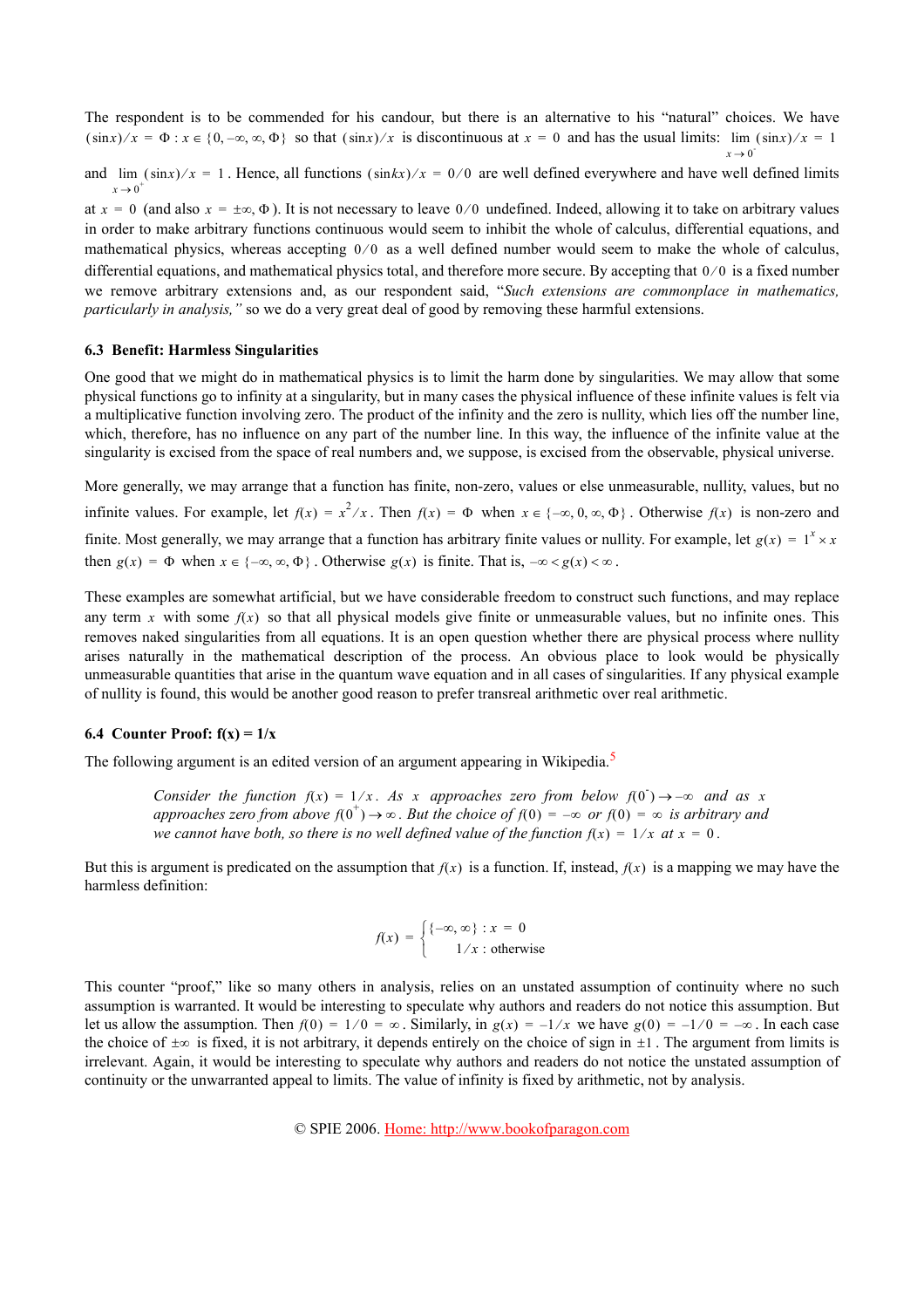#### **6.5 Counter Proof: Infinite Ratios**

The following argument is an edited version of an argument appearing in Wikipedia.<sup>[5](#page-12-4)</sup>

*Assuming that several natural properties of the real numbers extend to the infinities we have*  $+\infty = 1/0 = 1/(-0) = -1/0 = -\infty$  so that  $+\infty$  and  $-\infty$  are identical. Hence, we must adopt an *unsigned infinity.*

Adopting an unsigned infinity is harmless, though it leads to a different algebraic structure than that discussed here. Such an infinity occurs, for example, in projective geometry. But, in any case, the argument rests on unstated assumptions. What are the several natural properties of the real numbers that extend to the infinities? And why should we use these incoherent extensions rather than coherent ones? Carrying out the evaluation in transreal arithmetic<sup>4</sup> produces the unproblematic tautology:  $+\infty = 1/0 = 1/(-0) = 1/0 = +\infty$ .

## **6.6 Counter Proof: Fallacies Obtained on Dividing by Zero**

The following argument is an edited version of an argument appearing in Wikipedia.<sup>[5](#page-12-4)</sup>

*Consider the formal (syntactic) equality*  $x^2 - x^2 = x^2 - x^2$ . *Factoring differently on both sides yields*  $(x-x)(x+x) = x(x-x)$ . Dividing both sides by  $x-x$  gives  $(0/0)(x+x) = x(0/0)$ . Simplifying *yields*  $1(x+x) = x(1)$  *whence*  $2x = x$ *, but on substituting non-zero values for x we obtain a contradiction. Therefore division by zero is impossible.*

The unstated assumption here is that  $0/0 = 1$ , but this is false in transreal arithmetic.<sup>4</sup> Taking up the argument from  $(0/0)(x + x) = x(0/0)$  we multiply out giving  $(0/0) = (0/0)$  which is trivially (formally) true.

## **6.7 Counter Proof: Zero to the Power of Zero**

There are various demonstrations that if  $0^0 \in R$  then both real arithmetic and real analysis are inconsistent. We have already shown, by considering the logarithm, that  $0^0 = \Phi \notin R$ , but it is useful to carry out the evaluation using exponents:

$$
0^0 = 0^{(1-1)} = 0^1 \times 0^{-1} = \left(\frac{0}{1}\right)^1 \times \left(\frac{0}{1}\right)^{-1} = \frac{0}{1} \times \frac{1}{0} = \frac{0}{0} = \Phi
$$

The reader is asked to consider what makes this evaluation so terribly difficult that it has not been obtained earlier in the 1,200 years since the invention of zero? Is it the last part of the equation, defining nullity,  $0/0 = \Phi$ , that is so difficult? If so, why does this difficulty persists when the modern reader has experience of definitions such as  $\sqrt{-1} = i$ ?

#### **7. The Perspex Machine**

The perspex machine<sup>[3](#page-12-0)</sup> is a super-Turing machine that operates geometrically in a space with transreal co-ordinates. Analysing it from first principles, without access to transreal analysis or transreal algebra, is extremely cumbersome. The techniques developed here might assist in the analysis of the machine and might be more generally useful.

The perspex machine uses the single computer instruction:

$$
\text{continuum}(\overrightarrow{z+p}) + \sum_{i} \left( \overrightarrow{x^{(i)} + p^{(i)}} \right) \left( \overrightarrow{y^{(i)} + p^{(i)}} \right) \rightarrow (\overrightarrow{z+p});
$$
\n
$$
\text{jump}(\overrightarrow{z+p}_{11}, t).
$$

Without examining this in detail, we can see that the first line of the formula is a general-linear transformation. This raises the possibility that the perspex machine can be implemented as a wave machine with computational waves being superimposed on each other so that every perspex in the machine is simultaneously engaged in many computations. Furthermore, if control is transmitted in a wave front that lags the transmission of data in a wave front then data will always be present when control arrives. Such a synchronous perspex machine will operate as an unstallable pipeline,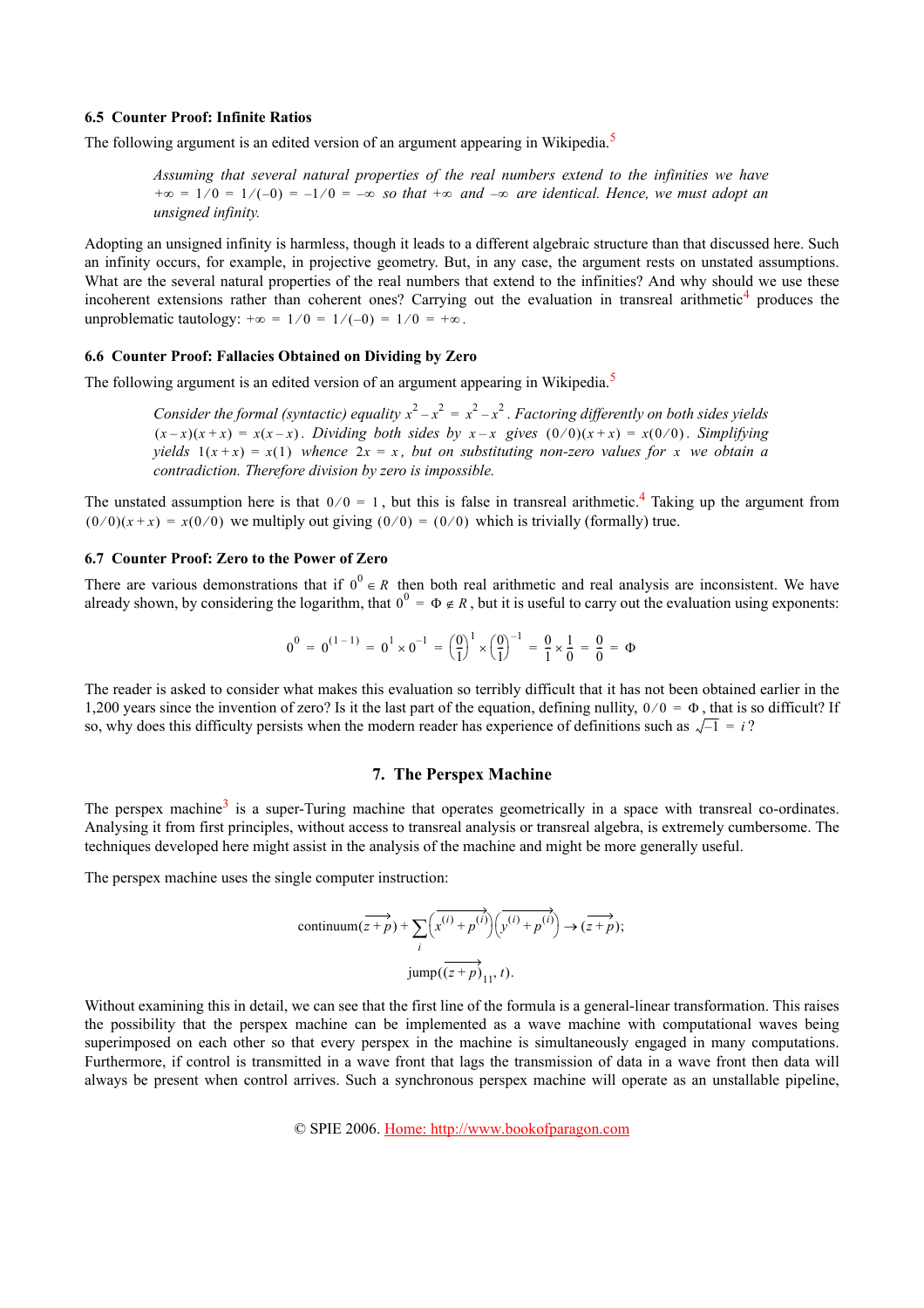giving maximum performance at all times and places in the machine. Such an asynchronous perspex machine will also be unstallable, but it will be delayed by the slower transmission of computational waves through parts of the machine or, conversely, will be accelerated by the relatively faster transmission of computational waves through parts of the machine. It might be that if a perspex wave machine is theoretically possible, it can be implemented as a quantum computer. These conjectures may be examined or otherwise developed in future work.

#### **8. Conclusion**

Transreal arithmetic is total. This changes the relationship between arithmetic and analysis, because transreal arithmetic can deal with the infinities independently of analysis. In this circumstance the task is to adopt definitions, where necessary, to make the arithmetical value and the limit consistent. We find that no special definitions are needed in the exponential and the logarithm, beyond writing out a negative exponent as an explicit reciprocal, though special definitions are needed in some hyperbolic, trigonometric equations.

We dispose of various purported counter proofs which aim to show that division by zero is inconsistent. Many of these counter "proofs" make an appeal to limits, but the counter "proofs" are begged by some or all of the unstated assumptions: (i) the mapping in question is a function; (ii) the function is continuous; (iii) the choice of whether infinity is positive or negative is arbitrary. The last of these, self-defeating, assumptions deserves closer attention. Consider the set of natural numbers composed of the element zero and its successors:  $N = \{0, 1, 2, ...\}$ . We define the set of extended natural numbers  $N = N \cup \{\infty\}$  such that  $\infty > n : n \in N$ . And we define the set of transnatural numbers such that  $\Phi \neq n : n \in \mathbb{N}$ . On introducing the operation of subtraction, we observe that  $0 = -0$  and we partition zero into a singleton set. Similarly, we observe<sup>[4](#page-12-1)</sup> that  $\Phi = -\Phi$  and we partition nullity into a singleton set. We call all of the remaining numbers the set of positive, transnatural numbers:  $P = \{1, 2, ..., \infty\}$ . We then go on to construct<sup>[4](#page-12-1)</sup> the set of transintegers,  $Z<sup>T</sup>$ , and observe that subtraction is closed on this set. We then construct<sup>4</sup> the set of transrational numbers,  $Q^T$ , and observe that division is closed on this set. Finally, we construct<sup>[4](#page-12-1)</sup> the set of transreal numbers  $R<sup>T</sup>$  and note that the operation of forming the sum of any series is closed on this set. At no point in this construction is there an opportunity to take  $\infty$  negative. What alternative construction of the transreal numbers could the authors of the counter "proofs" have in mind when they claim that the choice of whether infinity is positive or negative is arbitrary? And if they had such a construction, why did they not give it? And as they did not give any such construction, what credence can we be expected to lend, however fleetingly, to their, purported, counter proofs?  $N^* = N \cup \{ \infty \}$  such that  $\infty > n : n \in N$  $N^{T} = N^* \cup {\phi} = N \cup {\infty, \Phi}$  such that  $\Phi \neq n : n \in N^*$ 

We find that very many of the standard, trigonometric identities either hold for all transreal numbers or else can be modified so that the do hold by incorporating the number  $1^x$ . In particular, we find that  $\cos^2 x + \sin^2 x = 1^x$  and  $\cosh^2 x - \sinh^2 x = 1^x$  for all  $x \in R \cup \{-\infty, \infty, \Phi\}$ . We conjecture that all real, trigonometric identities can be generalised to transreal, trigonometric identities by incorporating a term  $1^x$ .

We show how to arrange that a function has finite or else unmeasurable (nullity) values, but no infinite values, thereby abolishing naked singularities from all equations. One such technique is to replace all terms x with  $x^2/x$ . This substitution ensures that  $f(x) = x^2/x \neq 0$  and may be used to outlaw zero radii at a singularity. It is important to note that where equations describing some physical system naturally incorporate terms of the form  $x^2/x$ , cancelling x to give  $f(x) = x$  *introduces* a singularity where no singularity existed before the arithmetical simplification. It is interesting to speculate how many singularities occurring in physical equations are a side effect of the failure to cancel terms correctly.

More generally, substituting x with  $1^x \times x$  ensures that  $f(x) = 1^x \times x$  can take on any finite value,  $-\infty < f(x) < \infty$ , or nullity. Thus, arithmetical properties abolish singularities and explain how some physical quantities can be unmeasurable. Nullity lies off the number line and is incommensurate with every number on the line, so any physical quantity with value nullity is incommensurate with any real-number; but we suppose that all physically measurable quantities are commensurate with the real numbers, which is to state the hypothesis that all nullity values are physically unmeasurable. If a conservation law is added to a multivariate function then the function's value may convert from a measurable, real, value to an unmeasurable, nullity, value and back again, without ever involving an infinite value. Most importantly, this arithmetical